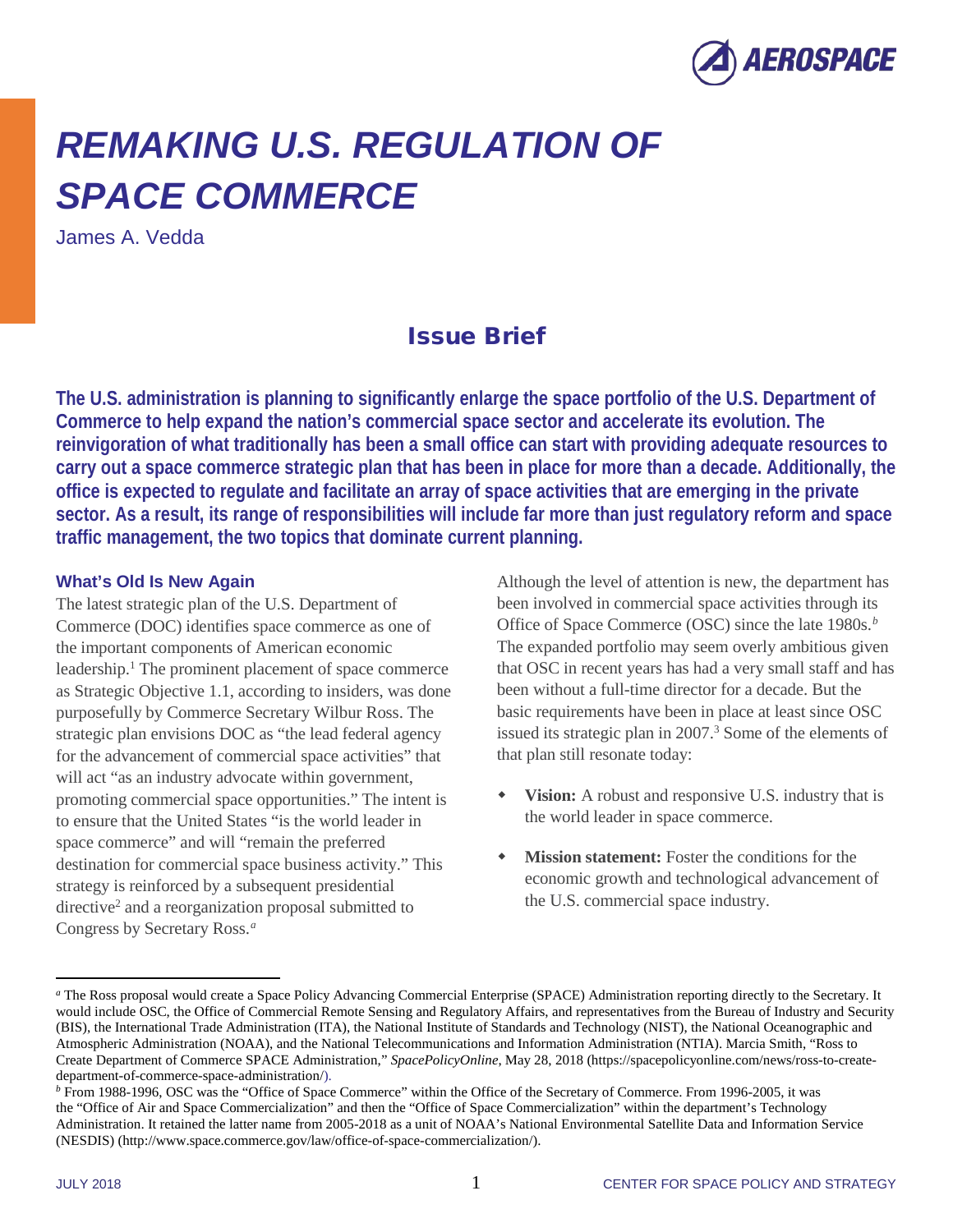# **Functions:**

- Seek the removal of legal, policy, and institutional impediments to space commerce.
- Assist commercial space companies in their efforts to do business with the U.S. government and act as industry's advocate within the Executive Branch.
- Increase U.S. government use of commercial space goods and services.
- Reduce U.S. government competition with industry.
- Promote growth in the export of space-related goods and services.

From this sample of the functions envisioned for OSC in 2007, we can see that today's focus on regulatory reform is nothing new, nor is the desire to increase government use of commercial systems, to grow the export market or to maintain world leadership in space commerce. But OSC was not given sufficient personnel, funding, or priority to meet the demands of its strategic plan. Tasks outlined in the plan—such as collection and analysis of industry and market data, sponsorship of workshops and seminars, and publication of a variety of reports—were not executed or were undertaken at minimal levels. If the administration and Congress remedy the resource problem, the office will have the opportunity to accomplish much of what is on today's agenda by following and expanding on an existing strategic plan.

# **New Challenges**

Although the 2007 OSC strategic plan provides a fitting baseline for the expanded organization, there is much that needs to be added. As indicated above, the high priority of regulatory reform is already represented in the plan but another high-visibility concern on the administration's agenda—space traffic management—is not. Nor are a host of other topics that will become DOC's responsibility in the years ahead.

The administration's space commerce reorganization, as envisioned so far, keeps the U.S. Department of Transportation in charge of licensing and regulation of

commercial launch and reentry, and the Federal Communications Commission retains its responsibility for regulating electromagnetic spectrum use. Everything else in the commercial development of space—a very broad and growing field—would be handled by a "one-stop shop" at DOC.<sup>4</sup>

Some duties of the reinvigorated office are obvious. It will absorb the commercial remote sensing licensing and regulation functions from the National Oceanic and Atmospheric Administration (NOAA). It will provide services in space surveillance and, eventually, space traffic management (STM), as announced by Vice President Mike Pence and Secretary Ross in April 2018<sup>5</sup> and directed by President Trump two months later.<sup>6</sup> For this function, the department will be climbing a steep learning curve, making it dependent for some time on other federal agencies and contractors with relevant expertise. STM is likely to command much of the spotlight due to its importance and urgency in an era of growing space activity and concerns about orbital debris. But it is just one piece of a portfolio that could expand dramatically in the not-too-distant future.

As pointed out in another paper in this series, $\frac{7}{1}$  it is important to recognize the breadth and diversity of the activities—technical, legal, and regulatory—required to establish a space infrastructure. The full extent of what it will take to provide the backbone of a sustainable space economy can only be estimated at this stage. The discussion below briefly highlights key areas that will require the attention of DOC—in some cases very soon if the current one-stop-shop plan is established and maintained.

**Inter-orbital transportation** is not addressed in the statutory authority granted to the U.S. Department of Transportation, which is responsible only for launch and reentry. As a result, spaceflight is the only form of transportation in which the beginning and the end are covered by regulations and behavioral norms, but not the journey in between. As Earth orbital space becomes more congested, and increased use of maneuverable assets makes space tracking less predictable, DOC will need to exercise its leadership of civilian STM to establish order in coordination with international counterparts. The nearterm plans of multiple non-government and non-U.S. entities to initiate **on-orbit servicing** will soon make this a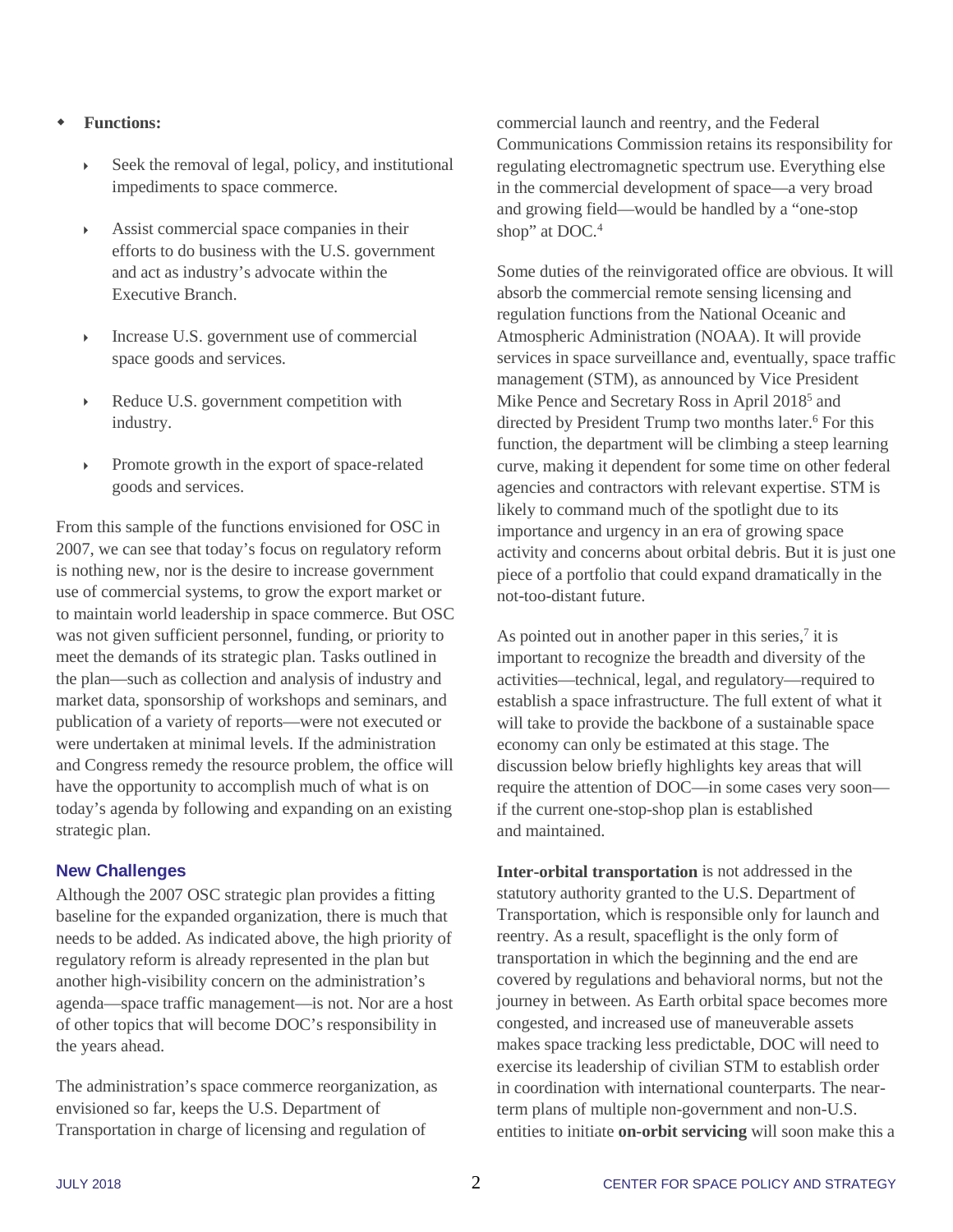pressing issue. Fortunately, industry and government coalitions already have formed to begin developing consensus standard[s.8](#page-3-1)

**Private-sector space stations** are expected to pick up where the International Space Station leaves off after 2025. But some ventures may appear sooner, offering habitable volume on orbit for research and other purposes.*[c](#page-2-5)* The operation of such stations will have implications for both space traffic and human safety. Government-sanctioned regulations or standards may prove essential to gaining customer and investor confidence and obtaining insurance coverage. In addition to safe orbital operations, other concerns include the onboard environment (e.g., air quality, pressure, and temperature) and emergency procedures (e.g., evacuation plans and standardization of airlocks for rescue).

The **exploitation of extraterrestrial resources and** 

**locations** entails multiple unsettled issues that will compel DOC to work closely with the U.S. Department of State and NASA. The placement of private installations on celestial bodies and the extraction of material resources for profit prompt questions about property rights and perceived claims of national sovereignty in violation of international law. Additionally, these circumstances elicit concerns about planetary protection (i.e., forward and backward contamination) as non-government entities begin sending missions to solar system bodies. Should they follow protocols similar to those used by government science missions? Lunar and asteroid missions may be of less concern due to their low probability of harboring life, but private-sector missions to Mars already have been proposed, and other solar system locations may follow.

A variety of **utilities in cislunar space** may emerge to serve multiple missions and customers. Possibilities include storage depots for liquid fuels; solar energy collection and distribution systems, expansion of communications and navigation systems to better serve all of cislunar space; and realtime detection and reporting systems for space weather, especially to protect inhabited facilities from hazards such as solar flares.

DOC can expect to be involved, and often in the lead on behalf of the U.S. government, in the facilitation, promotion, regulation, and licensing of these and other space-related developments. In many cases, the actions taken will be breaking new ground and setting precedents. DOC will need to call upon expertise in numerous disciplines that currently does not exist within the agency.

Execution of an implementation plan for the nation's expanded space commerce strategy will require a time frame measured in years, not months. Although today's perspective may be that regulatory reform is the first priority on DOC's space agenda, in the long run it is a small initial effort in a much grander enterprise.

#### **References**

- <span id="page-2-0"></span><sup>1</sup> "U.S. Department of Commerce Strategic Plan, 2018-2022: Helping the Economy Grow," p. 6, [https://www.commerce.gov/sites/commerce.gov/files/us\\_d](https://www.commerce.gov/sites/commerce.gov/files/us_department_of_commerce_2018-2022_strategic_plan.pdf) [epartment\\_of\\_commerce\\_2018-2022\\_strategic\\_plan.pdf.](https://www.commerce.gov/sites/commerce.gov/files/us_department_of_commerce_2018-2022_strategic_plan.pdf) The relevant language is presented in Appendix 1 of this paper.
- <span id="page-2-1"></span><sup>2</sup> Trump, D. J., "Space Policy Directive-2: Streamlining Regulations on Commercial Use of Space," May 24, 2018, [https://www.whitehouse.gov/presidential-actions/space](https://www.whitehouse.gov/presidential-actions/space-policy-directive-2-streamlining-regulations-commercial-use-space/)[policy-directive-2-streamlining-regulations-commercial](https://www.whitehouse.gov/presidential-actions/space-policy-directive-2-streamlining-regulations-commercial-use-space/)[use-space/.](https://www.whitehouse.gov/presidential-actions/space-policy-directive-2-streamlining-regulations-commercial-use-space/)
- <span id="page-2-2"></span><sup>3</sup> "U.S. Leadership in Space Commerce: Office of Space Commercialization Strategic Plan," March 2007, [http://www.space.commerce.gov/wp](http://www.space.commerce.gov/wp-content/uploads/NOAA-2007-Space-Commercialization-Strategic-Plan-6-pages.pdf)[content/uploads/NOAA-2007-Space-Commercialization-](http://www.space.commerce.gov/wp-content/uploads/NOAA-2007-Space-Commercialization-Strategic-Plan-6-pages.pdf)[Strategic-Plan-6-pages.pdf.](http://www.space.commerce.gov/wp-content/uploads/NOAA-2007-Space-Commercialization-Strategic-Plan-6-pages.pdf) The complete text of the document is presented in Appendix 2 of this paper.
- <sup>4</sup> Smith, M., "Ross to Create Department of Commerce SPACE Administration," SpacePolicyOnline, May 28, 2018, [https://spacepolicyonline.com/news/ross-to-create](https://spacepolicyonline.com/news/ross-to-create-department-of-commerce-space-administration/)[department-of-commerce-space-administration/.](https://spacepolicyonline.com/news/ross-to-create-department-of-commerce-space-administration/)
- <span id="page-2-3"></span><sup>5</sup> Department of Commerce, Office of Space Commerce, "Vice President, Secretary Ross Announce New Space Traffic Management Policy," April 23, 2018, [http://www.space.commerce.gov/vice-president-secretary](http://www.space.commerce.gov/vice-president-secretary-ross-announce-new-space-traffic-management-policy/)[ross-announce-new-space-traffic-management-policy/.](http://www.space.commerce.gov/vice-president-secretary-ross-announce-new-space-traffic-management-policy/)
- <span id="page-2-4"></span><sup>6</sup> Trump, D. J., "Space Policy Directive-3: National Space Traffic Management Policy," June 18, 2018, [https://www.whitehouse.gov/presidential-actions/space-](https://www.whitehouse.gov/presidential-actions/space-policy-directive-3-national-space-traffic-management-policy/)

 $\overline{a}$ 

<span id="page-2-5"></span>*<sup>c</sup>* Bigelow Aerospace, which has an inflatable module attached to the International Space Station, is a prominent example of a potentially near-term commercial space station [\(http://www.bigelowaerospace.com/\)](http://www.bigelowaerospace.com/).